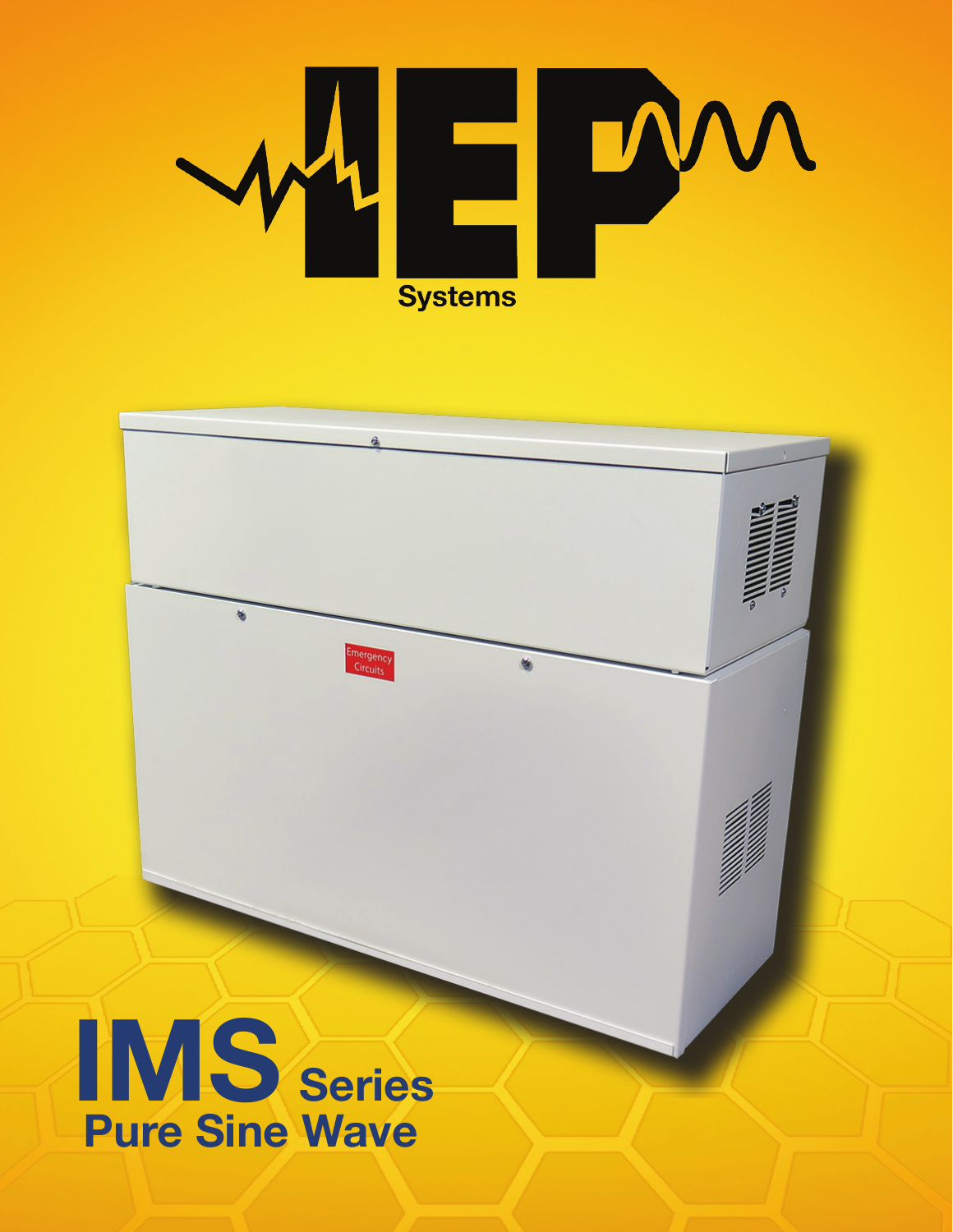

**Pure Sine Wave**

# **System Overview:**

The IMS Series Pure Sine Wave Emergency Lighting Inverter from IEP Systems is designed to provide 120V 60 hz power to emergency and other critical loads in the event of a power failure or brownout situation.

The line voltage output allows the remote fixtures to be located up to 2000 feet from the unit.

Each system is supplied with field wiring options for ease of installation.

IMS Series inverter employs sealed, maintenance-free\* VRLA batteries with a design life of 10 years per battery manufacturer guidelines.

Product is tested and listed UL924

\*VRLA do not need to be watered. Periodic checks, coupled with standard record keeping and maintenance of the inverter would ensure the longevity of the battery module.

# **Applications:**

The IMS will operate incandescent, fluorescent and LED lamps with power factor greater than .9

Self ballasted compact fluorescent and replacement LED lamps may be used but the lamp load should have a power factor of .9 or greater.

## **Theory of Operation:**

The IMS inverter can be operated in three different configurations.

1. Normally Off; The connected loads will only come on when the utility power fails or during test mode.

2. Normally On: The connected loads will always be on. During power failure, the connected load will auto-matically transfer to inverter power and remains on

3. Switched/On: The connected loads may be controlled by local switching and can be turned on and off depending on the state of the local switch. In the event of a power failure, the connected loads automatically switch to inverter power and bypasses the local switch and turns the lights on.

### **Operating Parameters:**

Operating temperature: 32F (0C) – 104F (40C) Running Time: minimum 90 minutes Power Factor: .9 leading to .9 lagging Inverter efficiency: >85% Housing: Heavy duty steel construction finished in white powder coat paint

\*We recommend that only Energy Star recognized compact fluorescent or LED lamps be used with this equipment.

IMS design will provide full rated VA output from .9 leading to .9 lagging power factor. Loads outside of this power factor will reduce the total output of the unit depending on the va at that power factor.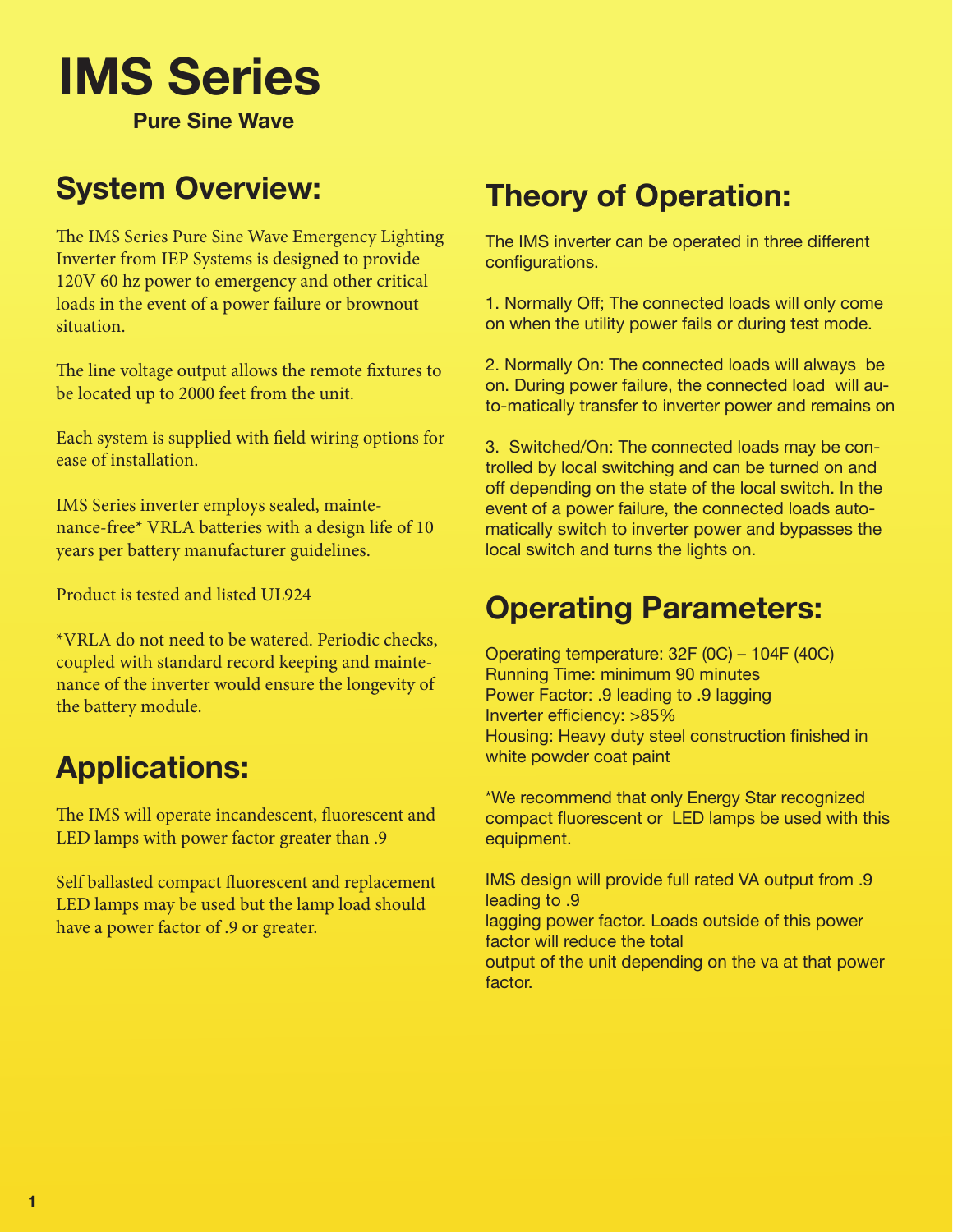

# **Suggested Specifications:**

Furnish and install IEP Systems' Emergency Lighting System known as IMS Series with rated capacity of 600 watts. The system shall be listed to UL 924 standard.

Equipment and accessories furnished under the term of this specification shall be the standard product of a single manufacturer and shall be equal in all respects to those supplied by IEP Systems. Catalog numbers and model designations which herein indicate design, quality and the type of materials as well as required operating characteristics. All equipment shall be in compliance with applicable standards and codes.

The connected loads shall be powered normally by utility input and upon failure of the utility power, the load shall automatically by powered by IMS Series Inverter's battery and inverter for a minimum of 90 minutes. Upon restoration of utility power, the system will automatically reconnect the load to the utility power and recharge the battery.

The IMS Series Inverter will be capable of powering any combination of incandescent, fluorescent, and LED loads. The combined load on the system cannot exceed the rated power rating.

The IMS Series Inverter will automatically revert to emergency inverter operation in the event the average utility AC voltage fall below 85% of the nominal line voltage.

During emergency operation, output voltage will be within +/- 5% of nominal at full load for the entire duration of the specific discharge period.

During emergency operation, the system will be powered by sealed, recombination batteries. The batteries will be encased in a high impact, heat resistant container with a permanently sealed cover. The battery will have a minimum design service life of no less than 10 years.

A low voltage disconnect circuit designed to reduce battery discharge during extended power outages and will disconnect the inverter when the battery voltage drops below acceptable level.

The system will have a manual testing switch for manual testing, AC on, Charging and Emergency power pilot lights for system status.